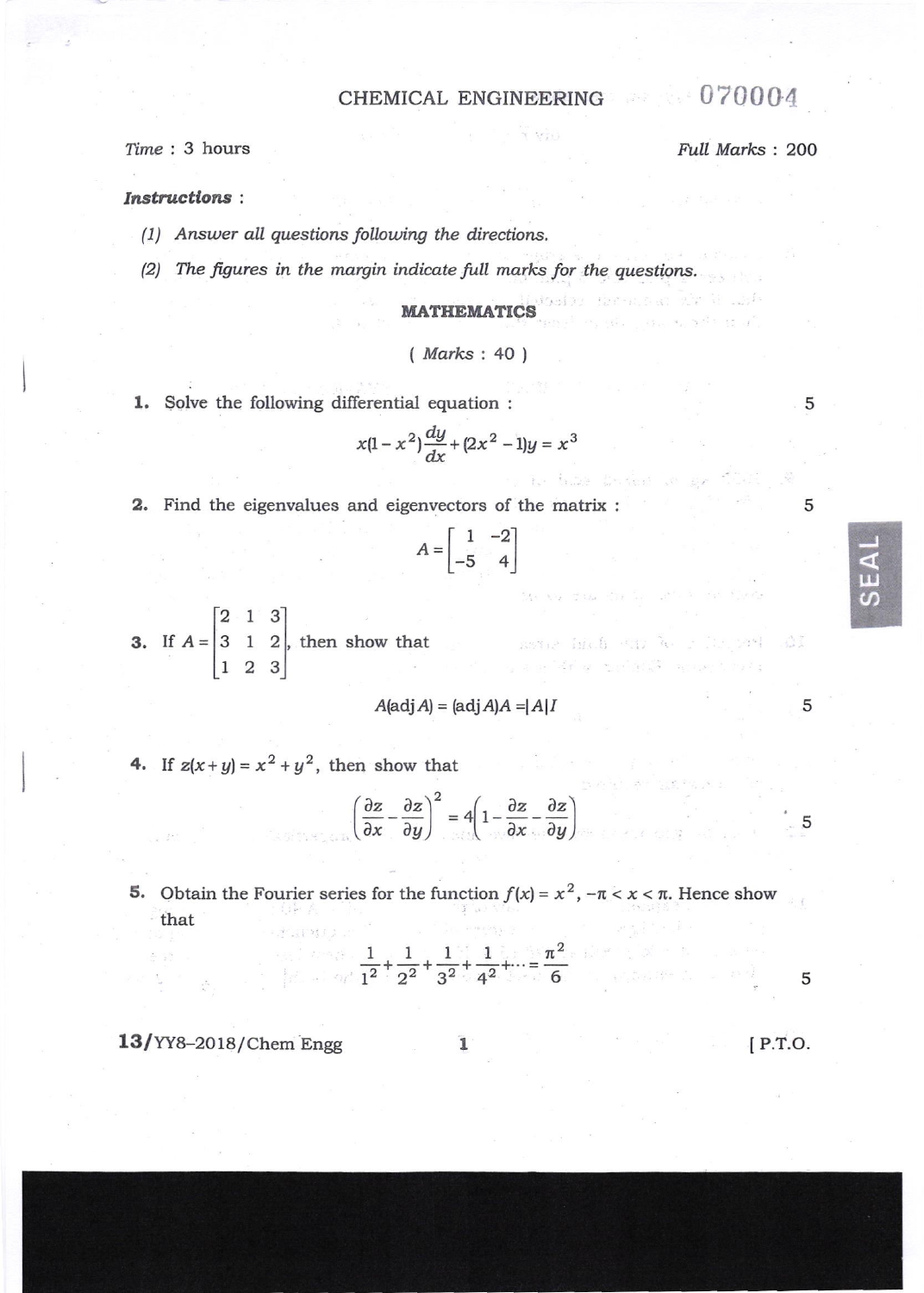6. If  $\vec{r} = x\hat{i} + y\hat{j} + z\hat{k}$ , then show that

SOR : SANTA JUR

div 
$$
\vec{r}
$$
 = 3 and curl  $\vec{r}$  = 0

5

5

5

5

5

4

5

- 7. Find all the values of  $(1+i)^{1/3}$  and obtain their product.
- 8. Assume that on the average one telephone number out of fifteen called between 2 p.m. and 3 p.m. on weekdays is busy. What is the probability that if six randomly selected telephone numbers are called  $(a)$  not more than three and  $(b)$  at least three of them will be busy?

#### PROCESS CALCULATIONS AND THERMODYNAMICS

# ( *Marks* : 30 )

- **9.** 1000 kg of mixed acid of composition 40%  $H_2SO_4$ , 45% HNO<sub>3</sub> and 15%  $H<sub>2</sub>O$  is to be produced by strengthening waste acid of composition  $30\%$  H<sub>2</sub>SO<sub>4</sub>, 36% HNO<sub>3</sub> and 34% H<sub>2</sub>O by weight. Concentrated sulphuric acid of strength 95% and concentrated nitric acid containing 8O% are available for this purpose. How many kilograms of spent acid and concentrated acids are to be mixed together?
- 1O. Recycling of the fluid stream is an important operation in chemical processing. Explain with a suitable example.
- 11. Propane is burned with excess air to ensure complete combustion. If 55 kg of  $CO<sub>2</sub>$  and 15 kg of CO are obtained when propane is completely burned with 500 kg of air, determine the kg of propane burnt and the percentage of excess air required.
- 12. What do you mean by intensive and extensive properties? Explain with examples.
- 13. State and explain the second law of thermodynamics. A 40 kg steel casting  $(C_p = 0.5 \text{ kJ/kgK})$  at a temperature of 723.15 K is quenched in 150 kg of oil  $(C_p = 2.5 \text{ kJ/kgK})$  at 298.15 K. If there are no heat losses, what is the  $\epsilon$  change in entropy of the steel casting, oil and the both?  $2+4=6$

 $13$ /YY8-2018/Chem Engg 2